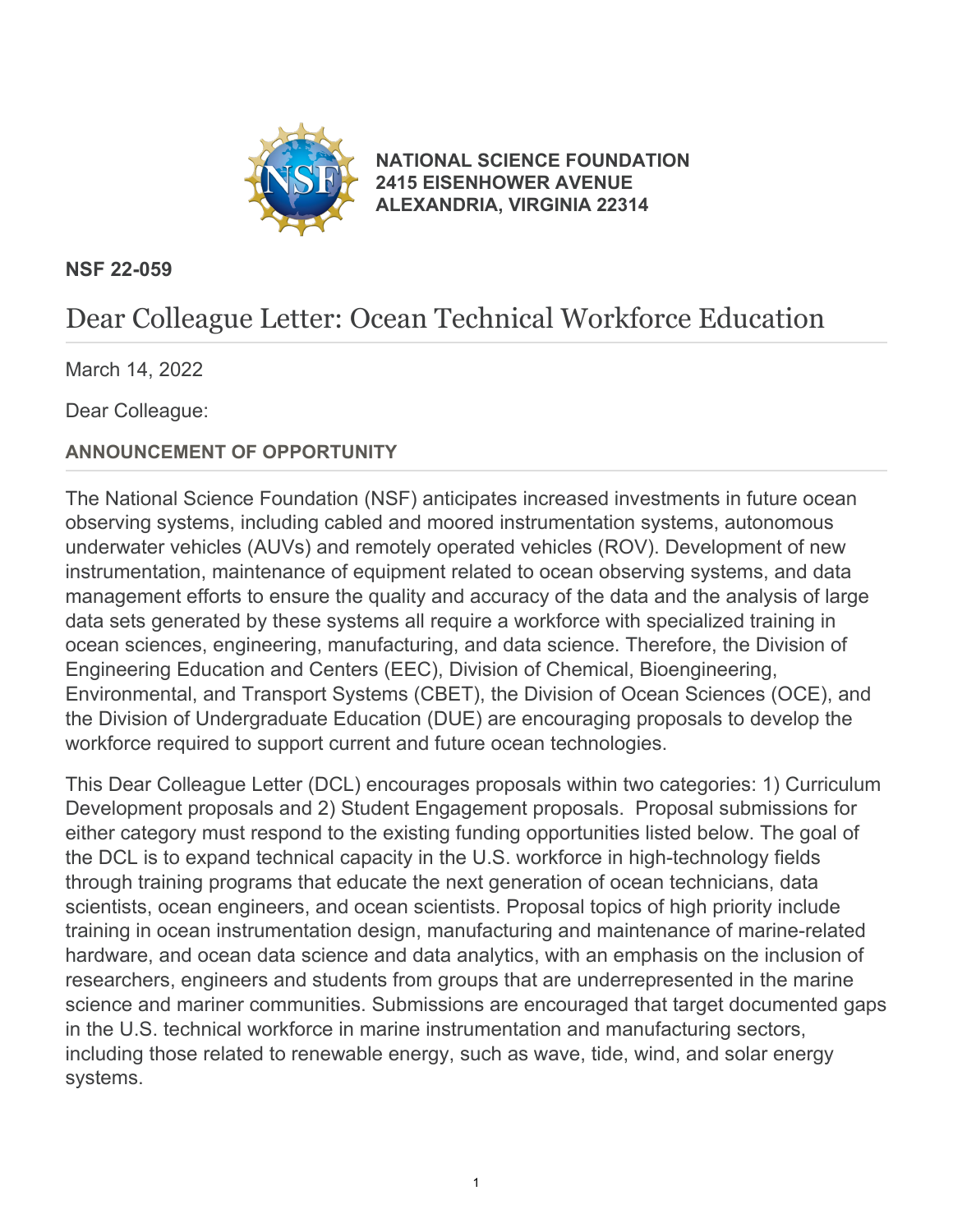#### **CURRICULUM DEVELOPMENT**

The goal is to develop academic programs with hands-on opportunities for trainees that open career paths in ocean sensor instrumentation development, manufacturing and maintenance, renewable energy systems and data science. Proposals need to address how new course curricula, teaching modules and other products will be sustained beyond the duration of the award.

For curriculum development, NSF encourages proposals that:

- Demonstrate a clear connection to data streams or instrumentation used for the Ocean Observatories Initiative (OOI) [https://oceanobservatories.org/](https://www.nsf.gov/cgi-bin/goodbye?https://oceanobservatories.org/) or other NSF-funded ocean facilities.
- Target students at the early undergraduate levels for professional development in ocean data science, engineering, and science education.
- Educate the skilled technical workforce in response to industry needs and in partnership with industry.
- Support faculty to implement innovative teaching and training modules focused on experiential learning.
- Involve community colleges, Minority Serving Institutions, and/or institutions that serve veterans, first-generation students, students with different abilities, or other students from groups underrepresented in ocean sciences.
- Engage in relevant partnerships with (but not limited to) the maritime renewable energy sectors.

#### **STUDENT ENGAGEMENT**

The goal is to engage undergraduates, graduate students, teachers, and veterans in programs that provide training and hands-on experience with ocean technologies, ocean data science, and ocean engineering. Supplements to existing awards to support individual students will be accepted and should be discussed with the cognizant Program Officer before developing and submitting the request for supplemental funding. Proposals to support cohorts of students may be submitted via the Research Experiences for Undergraduates (REU) and Pathways into the Earth, Ocean, Polar and Atmospheric & Geospace Sciences (GeoPATHS) programs. Proposals that involve community colleges, Minority Serving Institutions, and/or institutions that serve veterans, first-generation students, students with different abilities, or other students from groups underrepresented in ocean sciences are encouraged.

For student engagement, NSF encourages proposals that:

Demonstrate a clear connection to data streams or instrumentation used for the Ocean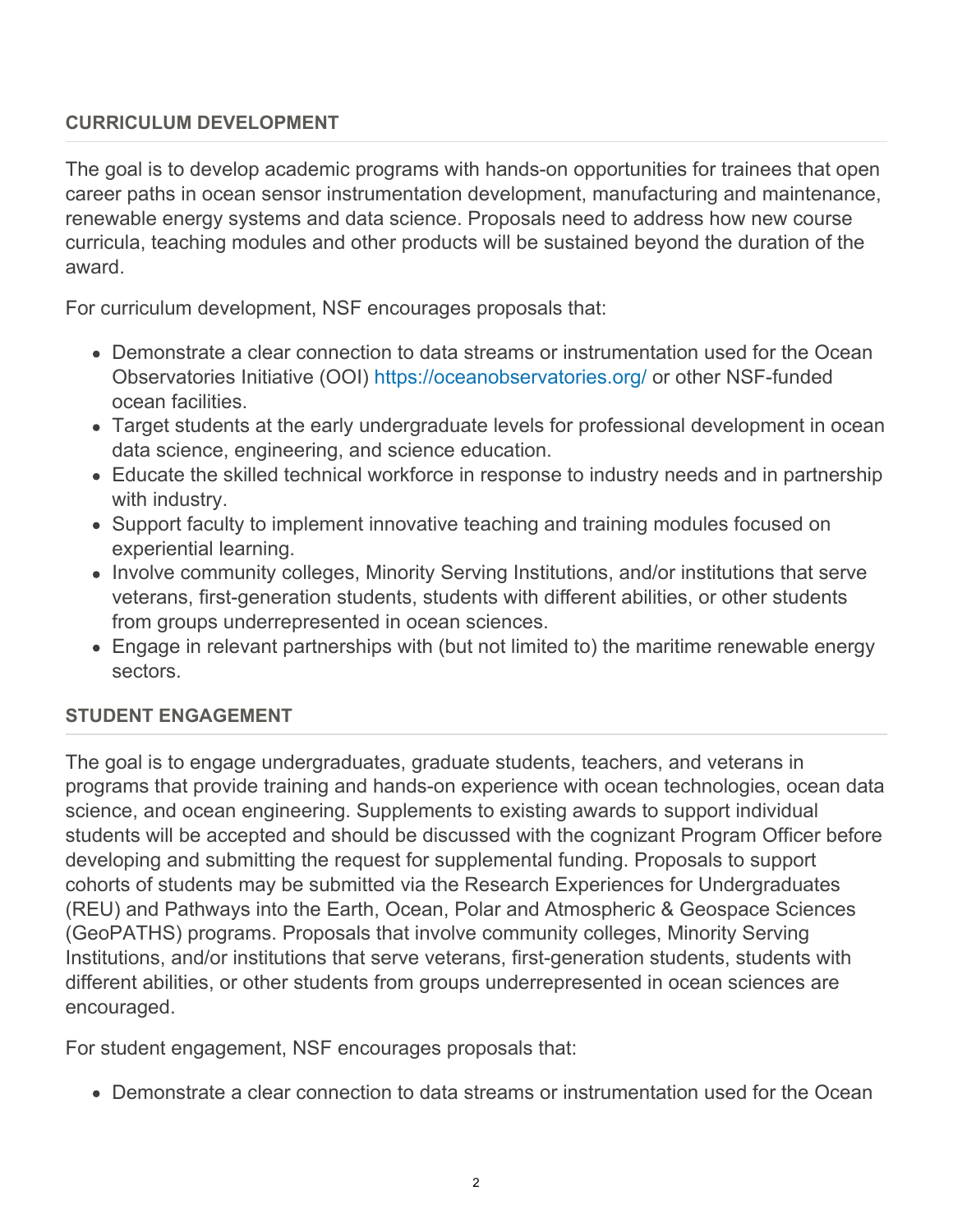Observatories Initiative (OOI) [https://oceanobservatories.org/](https://www.nsf.gov/cgi-bin/goodbye?https://oceanobservatories.org/) or other NSF-funded ocean facilities.

- Develop a skilled technical workforce in response to industry needs in the marine/blue economy sector and in partnership with industry, including (but not limited to) the maritime renewable energy sectors.
- Involve community colleges, Minority Serving Institutions, and/or institutions that serve veterans, first-generation students, students with different abilities, or other students from groups underrepresented in ocean sciences.

#### **SUBMISSION OPTIONS AND INSTRUCTIONS FOR PARTICIPATING PROGRAMS**

For all options described below, additional requirements, including submission deadlines, can be found within the opportunity links provided. Additionally, to call attention to responsiveness to this DCL, submissions should include "Ocean Technical Workforce Education DCL" at the beginning of the Project Summary (full proposals) or the Summary of Proposed Work (supplemental funding requests).

#### **CURRICULUM DEVELOPMENT OPPORTUNTIES**

## **1. Ocean Education Program**

Proposals may be submitted to the Division of Ocean Sciences' (OCE), [Ocean Education](https://beta.nsf.gov/funding/opportunities/oce-education) program at any time using instructions in the *NSF Proposal & Award Policies & Procedures Guide* [\(PAPPG](https://www.nsf.gov/publications/pub_summ.jsp?ods_key=pappg)). OCE anticipates 3-4 awards for curriculum development with budgets that range between \$100,000 and \$600,000 for up to three years. The categories of proposers eligible to submit proposals to NSF are identified in PAPPG Chapter I.E. Institutions of higher education, including 2-year colleges, technical schools, maritime academies, and Minority Serving Institutions are encouraged to submit proposals.

# **2. Advanced Technology Education (ATE) program**

Proposals may be submitted to the Advanced Technology Education (ATE) program in the Directorate for Education and Human Resources. ATE supports the education of the skilled technical workforce. Proposals must be prepared in accordance with the guidance in the solicitation. The prospective PI should consult with a Program Officer to determine the correct program track for submission. Please see the ATE solicitation ([NSF 21-598](https://www.nsf.gov/publications/pub_summ.jsp?ods_key=nsf21598)) for details: [https://www.nsf.gov/publications/pub\\_summ.jsp?ods\\_key=nsf21598](https://www.nsf.gov/publications/pub_summ.jsp?ods_key=nsf21598).

#### **3. Research in the Formation of Engineers (RFE) program**

Proposals that seek to develop and test new approaches in the following areas related to this topic can be submitted as Design and Development Projects to the Research in the Formation of Engineers (RFE) program in the Directorate of Engineering (see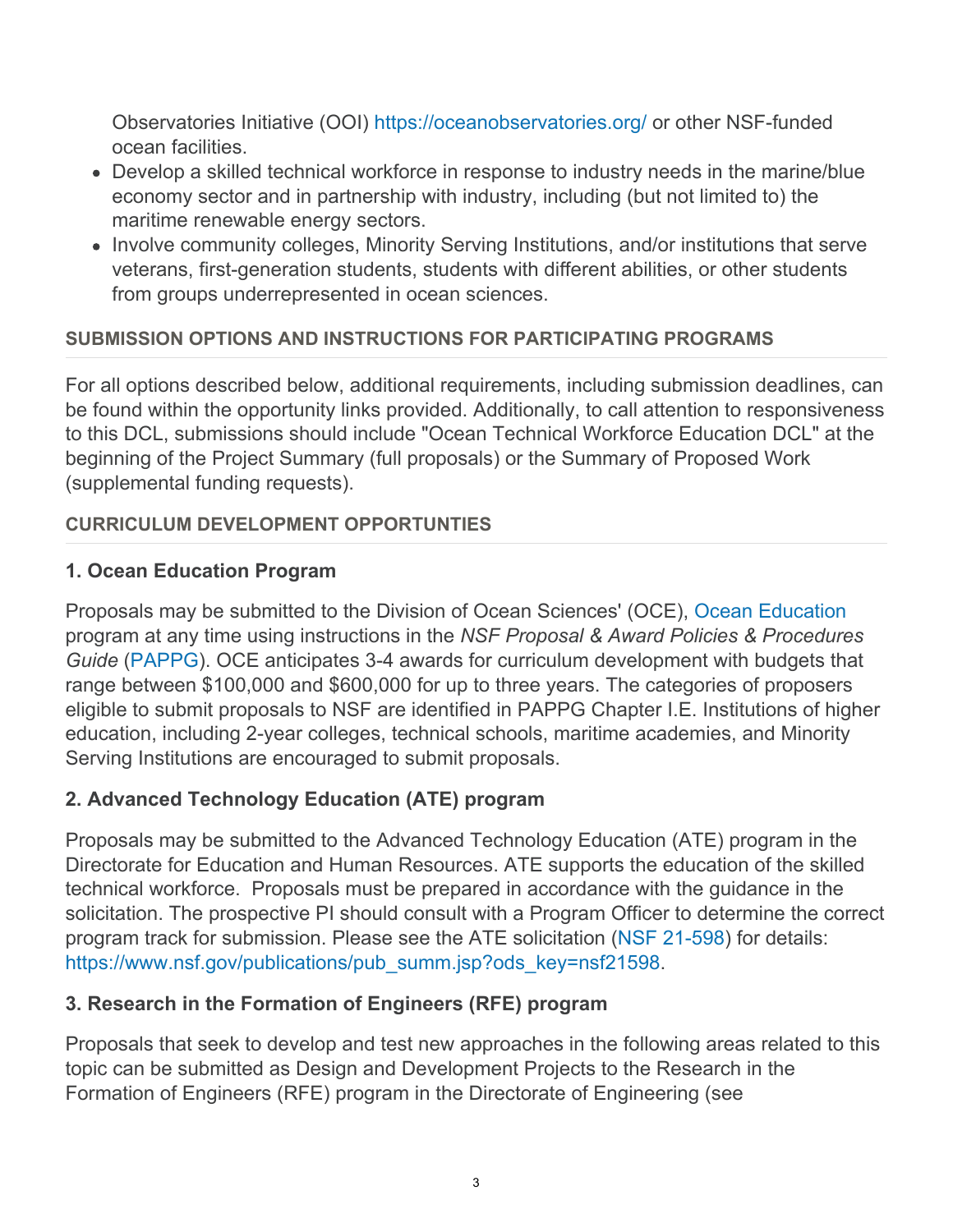#### <https://beta.nsf.gov/funding/opportunities/research-formation-engineers-rfe>):

- Graduate education.
- Transitions between education levels, e.g. high school to two year college, high school to 4 year college/university, two year college to 4 year college/university, undergraduate to graduate school, education settings to the workforce or professoriate, etc.

Proposals in this category should propose the design and development of new approaches that are informed by existing literature and theory. There should be clear objectives and the evaluation plan should be designed to determine if those objectives have been met. Projects cannot be solely demonstration projects but must add to the engineering education literature to inform future work. For more guidelines on this category option, please see "NSF 13-121, Common Guidelines for Education Research and Development" at [https://www.nsf.gov/publications/pub\\_summ.jsp?ods\\_key=nsf13126](https://www.nsf.gov/publications/pub_summ.jsp?ods_key=nsf13126).

#### **STUDENT ENGAGEMENT OPPORTUNITIES**

Proposals for student engagement may be submitted to the programs that are participating in this DCL. Requests for co-review by multiple programs may be indicated on the proposal cover page in the box labeled **"FOR CONSIDERATION BY NSF ORGANIZATION UNIT(S)"**.

#### **1. Research Experiences for Undergraduates (REU)**

For more information on eligibility, preparation of REU Site proposals or REU Supplement requests, and deadlines, please see the REU solicitation [\(NSF 19-582](https://www.nsf.gov/publications/pub_summ.jsp?ods_key=nsf19582)) at [https://www.nsf.gov/publications/pub\\_summ.jsp?ods\\_key=nsf19582](https://www.nsf.gov/publications/pub_summ.jsp?ods_key=nsf19582).

#### **2. Pathways into the Earth, Ocean, Polar and Atmospheric & Geospace Sciences (GEOPAths)**

The primary goal of the GEOPAths funding opportunity is to increase the number of students pursuing undergraduate and/or postgraduate degrees through the design and testing of novel approaches that engage students in authentic, career-relevant experiences in geoscience. In order to broaden participation in the geosciences, engaging students from historically excluded groups or from non-geoscience degree programs is a priority. For the purposes of this DCL, proposals must be submitted to the Undergraduate Preparation (UP) or the Graduate Opportunities (GO) track of the GEOPaths solicitation. See the GEOPAths program solicitation [\(NSF 22-555](https://www.nsf.gov/publications/pub_summ.jsp?ods_key=nsf22555)) for more details: [https://www.nsf.gov/publications/pub\\_summ.jsp?](https://www.nsf.gov/publications/pub_summ.jsp?ods_key=nsf22555) [ods\\_key=nsf22555](https://www.nsf.gov/publications/pub_summ.jsp?ods_key=nsf22555).

#### **3. Non-Academic Research Internships for Graduate Students (INTERN) Supplemental Funding Opportunity**

Please see publication [NSF 21-013](https://www.nsf.gov/publications/pub_summ.jsp?ods_key=nsf21013) for other information required to submit an INTERN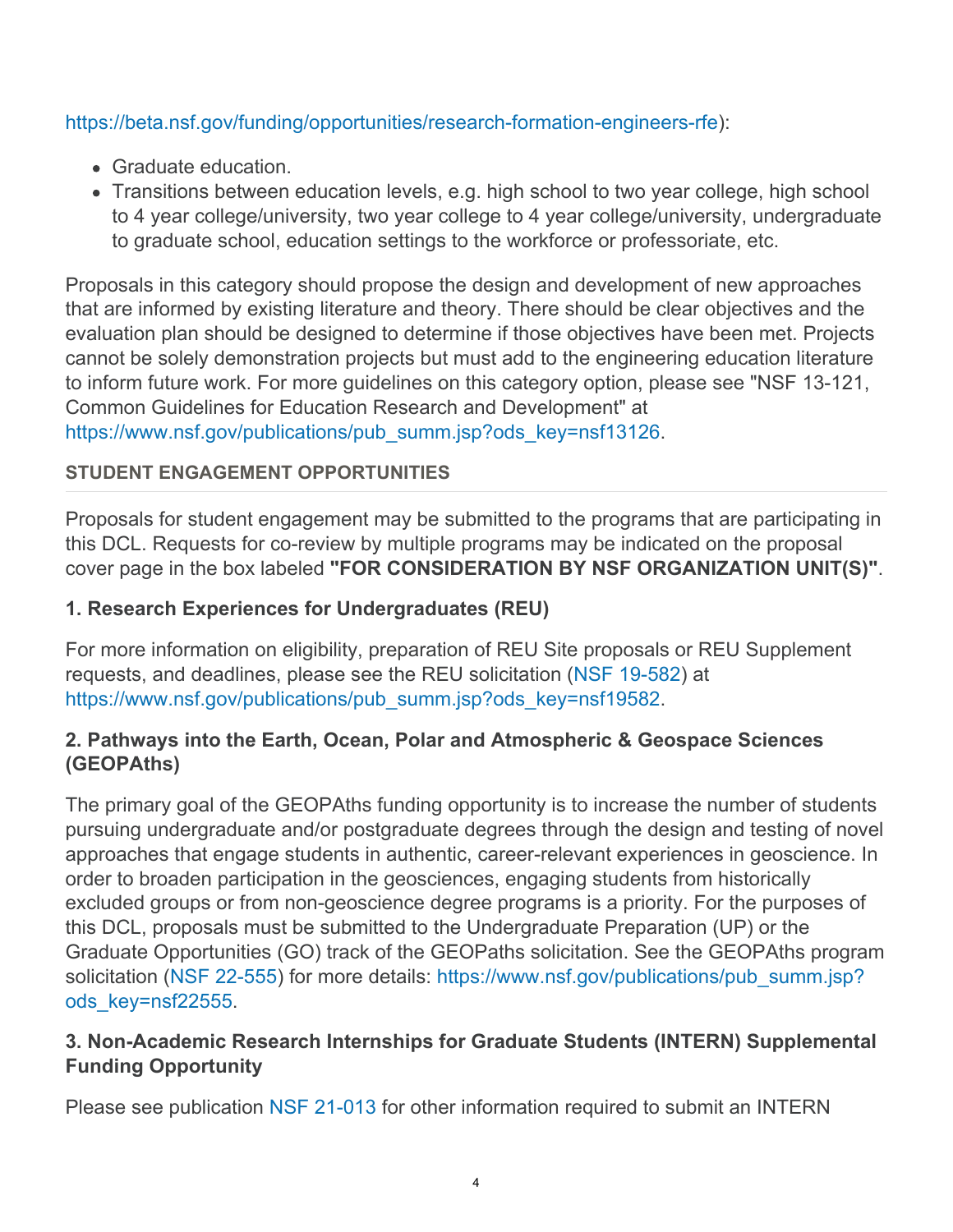supplemental funding request.

# **4. Research Experiences for Teachers (RET) in Engineering and Computer Science**

For more information, including proposal preparation instructions, eligibility requirements, and program deadlines, please see the RET program solicitation ([NSF 21-606](https://www.nsf.gov/publications/pub_summ.jsp?ods_key=nsf21606)) at [https://www.nsf.gov/publications/pub\\_summ.jsp?ods\\_key=nsf21606](https://www.nsf.gov/publications/pub_summ.jsp?ods_key=nsf21606).

### **5. Veterans Research Supplement (VRS) Program**

The Veterans Research Supplement (VRS) program seeks to engage veterans in engineering research by providing supplements to active awards in the following Directorate for Engineering (ENG) Divisions/Offices:

- [Chemical, Bioengineering, Environmental and Transport Systems \(CBET\)](https://www.nsf.gov/funding/programs.jsp?org=CBET); and
- [Engineering Education and Centers \(EEC\)](https://www.nsf.gov/funding/programs.jsp?org=EEC).

For more information on eligibility, supplemental funding request preparation, and deadlines, please see the VRS Dear Colleague Letter at: [https://www.nsf.gov/publications/pub\\_summ.jsp?ods\\_key=nsf20111](https://www.nsf.gov/publications/pub_summ.jsp?ods_key=nsf20111).

## **6. A New Supplemental Funding Opportunity for Skills Training in Advanced Research & Technology (START)**

This supplemental funding opportunity provides students, faculty, and student/faculty teams in two-year Institutions of Higher Education (2-yr IHEs) with experiential learning opportunities through research internships that involve IUCRC Centers and associated Center research projects.

For more information, on eligibility, supplemental funding request preparation, and target dates, please see the START Dear Colleague Letter at: [https://www.nsf.gov/publications/pub\\_summ.jsp?ods\\_key=nsf21076](https://www.nsf.gov/publications/pub_summ.jsp?ods_key=nsf21076).

Proposers are encouraged to contact the program officers prior to submitting proposals or requests for supplemental funding. For questions about this DCL, please contact Elizabeth (Lisa) Rom - [elrom@nsf.gov](mailto:elrom@nsf.gov) in the Division of Ocean Sciences, Jumoke Ladeji-Osias [jladejio@nsf.gov](mailto:jladejio@nsf.gov) in the Directorate of Engineering, or V. Celeste Carter - [vccarter@nsf.gov](mailto:vccarter@nsf.gov) in the Division of Undergraduate Education.

Dr. Sylvia M. Butterfield Acting Assistant Director Directorate for Education and Human Resources (EHR)

Dr. Susan S. Margulies